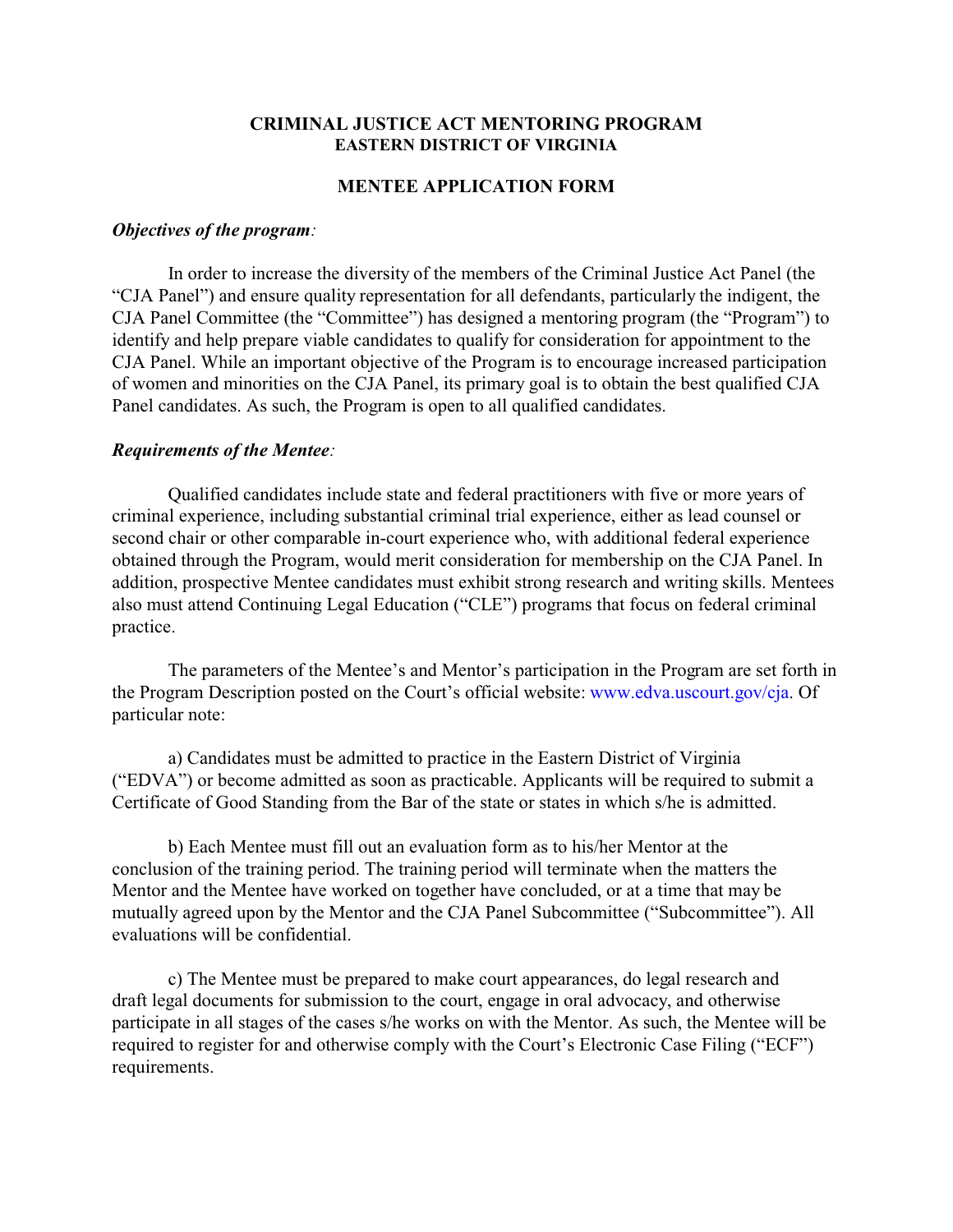d) The Mentor will be permitted to apply to the District Court to have the Mentee authorized as associate counsel at the rate of eighty dollars (\$80.00) per hour. Authorization of the Mentee as co-counsel and compensation, if any, for the Mentee will be determined by the District Court on a case by case basis.

e) **Participants in the Program are** *not* **guaranteed appointment to the CJA Panel.** No person has a right either to be appointed to the Panel or to be selected as a Mentee.

f) Mentees who successfully complete the Program will be encouraged to apply for appointment to the CJA Panel. If a Mentee does apply, in addition to following the normal application review process, the Committee will solicit the views of the Mentor and the Subcommittee, which will administer the program, as to whether the Mentee qualifies for appointment.

g) Applicants to the Mentoring program must fill out this application and attach a brief resume and writing sample. The application and supporting documents may be submitted electronically or in hard copy sent to the attention of:

**Mr. Fernando Galindo Clerk of the Court Eastern District of Virginia 600 Granby Street Norfolk, Virginia 23510**

*Please type or print your responses legibly*. *You may attach additional pages if necessary.*

| NAME:                        |
|------------------------------|
| <b>ADDRESS:</b>              |
| <b>OFFICE TELEPHONE #:</b>   |
| <b>CELLULAR TELEPHONE #:</b> |
| FAX#                         |
| <b>EMAIL ADDRESS:</b>        |

2. Please set forth your educational background, in reverse chronological order, specifying the school attended, years of attendance, date of graduation and degree obtained.

\_\_\_\_\_\_\_\_\_\_\_\_\_\_\_\_\_\_\_\_\_\_\_\_\_\_\_\_\_\_\_\_\_\_\_\_\_\_\_\_\_\_\_\_\_\_\_\_\_\_\_\_\_\_\_\_\_\_\_\_\_\_\_\_\_\_\_\_\_\_\_\_\_\_\_\_\_\_ \_\_\_\_\_\_\_\_\_\_\_\_\_\_\_\_\_\_\_\_\_\_\_\_\_\_\_\_\_\_\_\_\_\_\_\_\_\_\_\_\_\_\_\_\_\_\_\_\_\_\_\_\_\_\_\_\_\_\_\_\_\_\_\_\_\_\_\_\_\_\_\_\_\_\_\_\_\_ \_\_\_\_\_\_\_\_\_\_\_\_\_\_\_\_\_\_\_\_\_\_\_\_\_\_\_\_\_\_\_\_\_\_\_\_\_\_\_\_\_\_\_\_\_\_\_\_\_\_\_\_\_\_\_\_\_\_\_\_\_\_\_\_\_\_\_\_\_\_\_\_\_\_\_\_\_\_ \_\_\_\_\_\_\_\_\_\_\_\_\_\_\_\_\_\_\_\_\_\_\_\_\_\_\_\_\_\_\_\_\_\_\_\_\_\_\_\_\_\_\_\_\_\_\_\_\_\_\_\_\_\_\_\_\_\_\_\_\_\_\_\_\_\_\_\_\_\_\_\_\_\_\_\_\_\_ \_\_\_\_\_\_\_\_\_\_\_\_\_\_\_\_\_\_\_\_\_\_\_\_\_\_\_\_\_\_\_\_\_\_\_\_\_\_\_\_\_\_\_\_\_\_\_\_\_\_\_\_\_\_\_\_\_\_\_\_\_\_\_\_\_\_\_\_\_\_\_\_\_\_\_\_\_\_ \_\_\_\_\_\_\_\_\_\_\_\_\_\_\_\_\_\_\_\_\_\_\_\_\_\_\_\_\_\_\_\_\_\_\_\_\_\_\_\_\_\_\_\_\_\_\_\_\_\_\_\_\_\_\_\_\_\_\_\_\_\_\_\_\_\_\_\_\_\_\_\_\_\_\_\_\_\_

3. Please list the jurisdictions in which you are admitted to practice law, specifying the year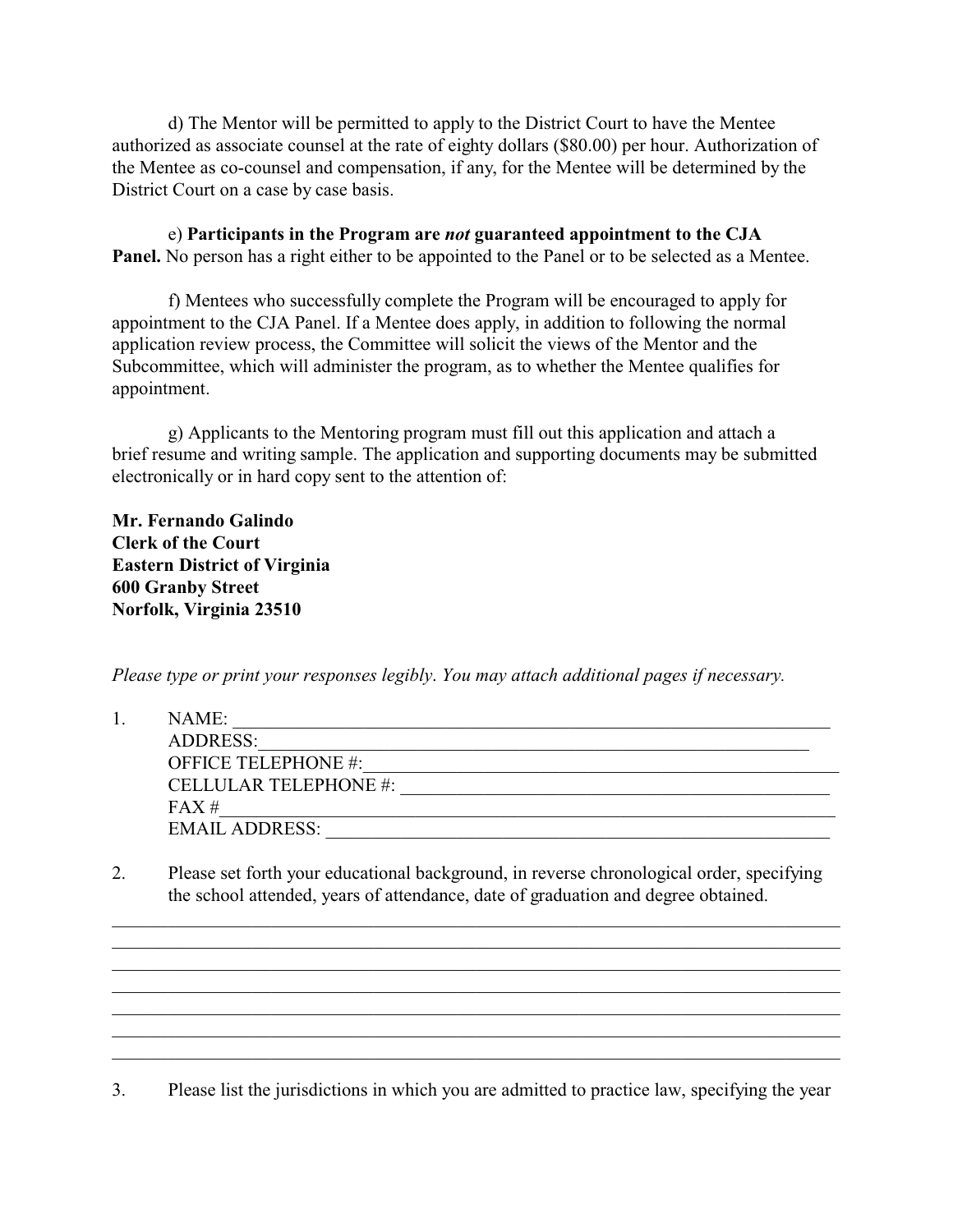of admission, and whether you are in good standing.

 $4.$ Have you ever been employed by a District Attorney's Office, the Legal Aid Society, Attorney General's Office or any other entity involved in litigation, civil or criminal? Please explain and provide dates of service and types of cases handled.  $5<sub>1</sub>$ Are you presently serving on an assigned counsel plan representing indigent defendants? (e.g. local court appointed lists for misdemeanors, felonies or homicides) Please specify the panel, and your length of service on that panel, and the number of cases you have been assigned, specifying whether they were misdemeanors or felonies. a) Have you ever been removed from any assigned counsel plan panel? Please explain.

6. How many criminal cases have you handled in the last five years, either as private or assigned counsel? Please indicate whether you were lead counsel or second chair and whether they were felonies or misdemeanors.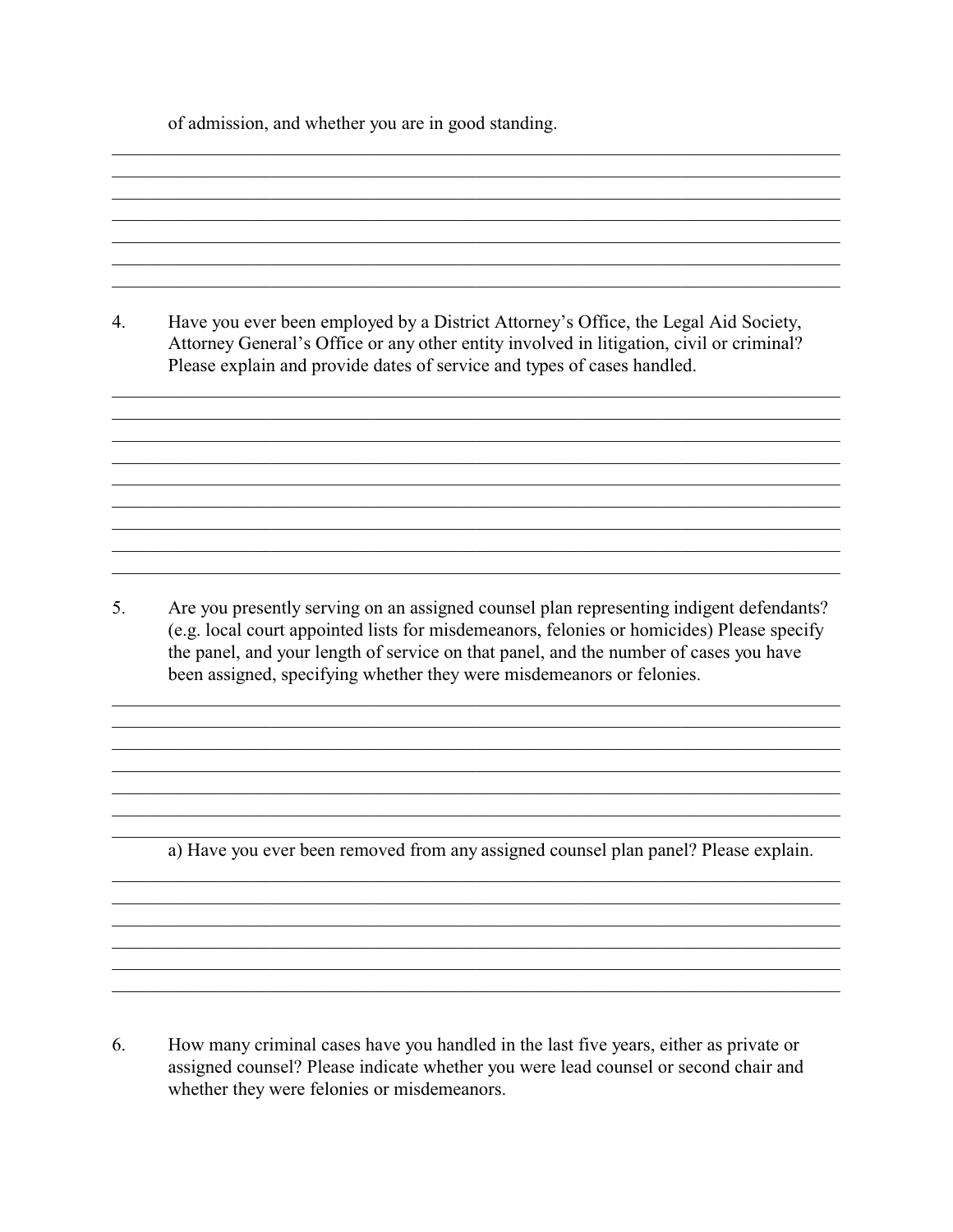7. How many hearings in criminal matters have you conducted in the last five years? Please specify whether the cases were felonies or misdemeanors, the nature of the hearings, and what the outcome was.

8. How many criminal cases have you tried to verdict in the last five years, either as private or assigned counsel? Please indicate whether you were lead counsel or second chair, whether they were felonies or misdemeanors, and what the outcome was.

a) In the cases that you tried to verdict, did you engage in any significant pre-trial or post-trial motion practice involving the submission of legal memoranda and/or oral argument? If so, please describe the issues presented and the outcome.

9. How many criminal cases have you handled in federal court in the last five years? Please indicate the court, whether you were sole or lead counsel or second chair, the nature of the case, and outcome.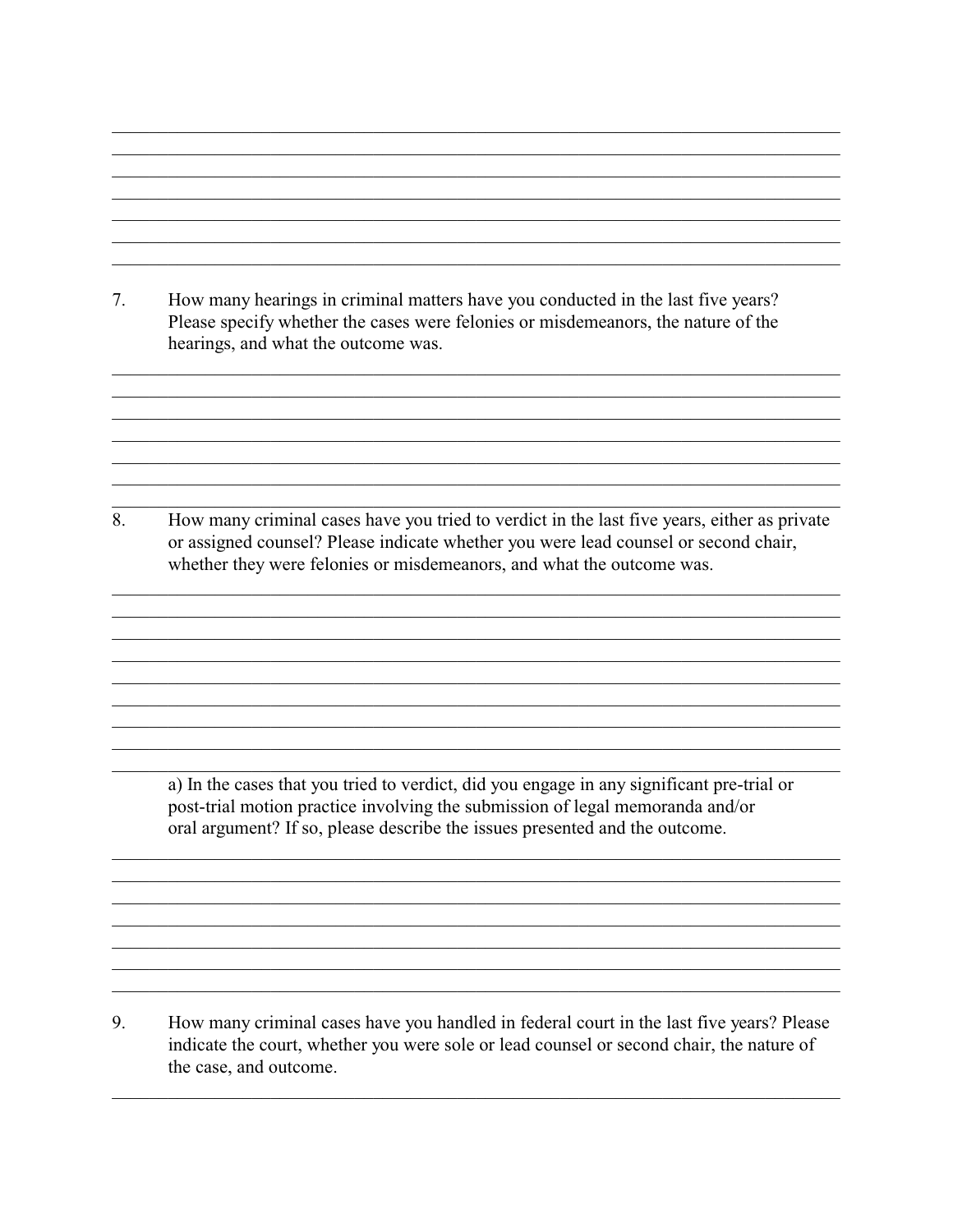10. How many criminal appeals have you handled in the last five years? Please specify which court heard the matter (i.e., Court of Appeals of Virginia, Supreme Court of Virginia, Fourth Circuit, etc.)

11. How many habeas petitions or petitions for writs of coram nobis have you handled? Please specify the issues raised, outcome of the matter and whether you appealed from the decision of the court and its outcome on appeal.

12. Please provide any other information, including any civil litigation experience, which may be helpful to the Committee in determining your eligibility for the Program. You may add additional pages if necessary.